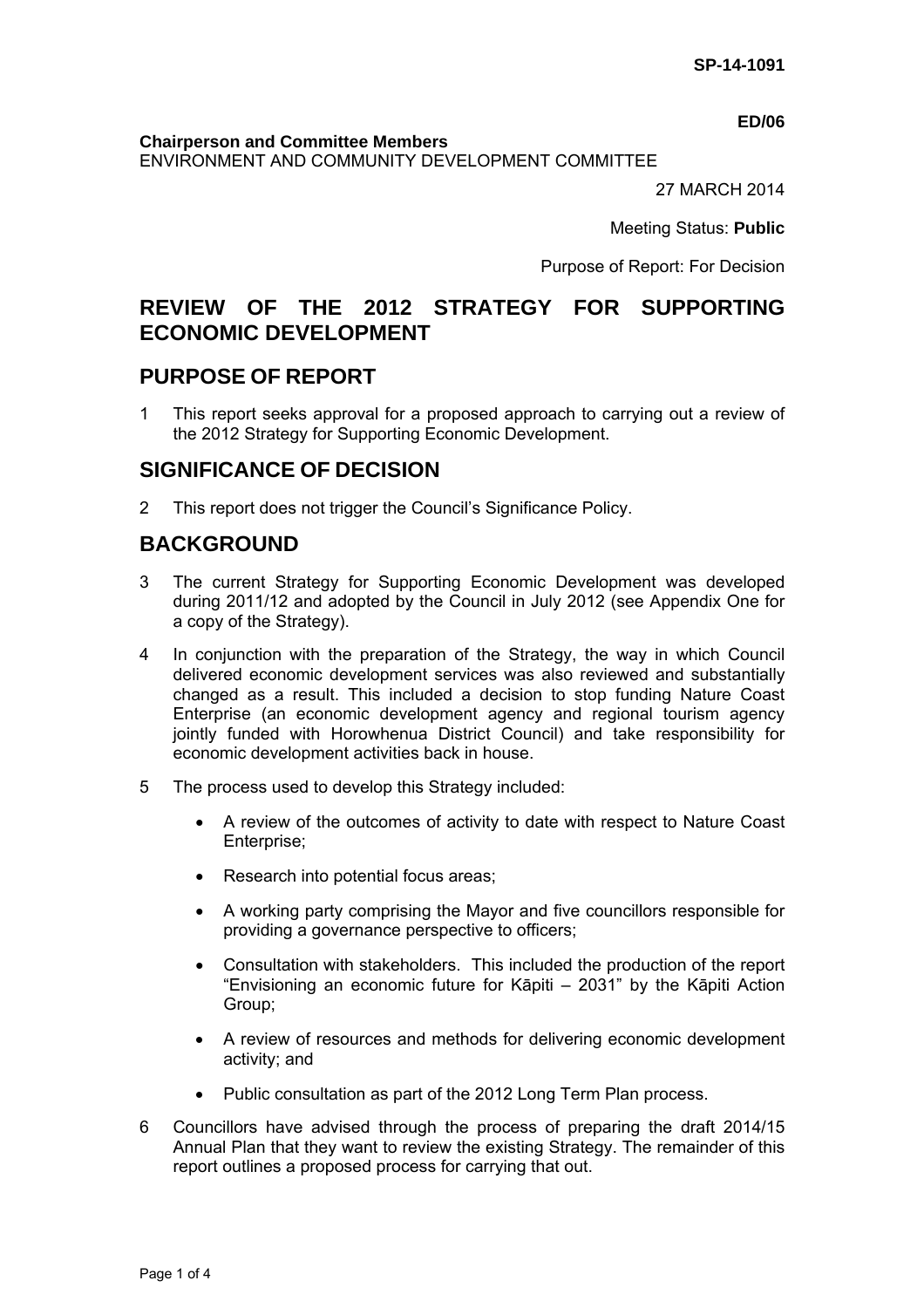# **CONSIDERATIONS**

#### **Strategy review process**

- 7 A number of factors will influence the shape of the proposed review. These are:
	- $\circ$  completing it by December 2014 so it can contribute to the 2015 Long Term Plan in a timely manner;
	- o holding regular briefings/workshops with Councillors to facilitate governance input into the review;
	- o using internal resources because there is no allocated budget to support the review;
	- o establishing with Te Whakaminenga o Kāpiti mechanism for facilitating tāngata whenua input;
	- o establishing a reference group to provide input from the business community and other interested parties comprised of, for example, two – three councillors and representatives from the Chamber of Commerce, the airport company, Coastlands, the Electra business growth initiative, Manaaki Kāpiti and the Tourism Action Group.
- 8 The scope of this review could range from a zero based approach, in which the Strategy is set side and a completely new Strategy is developed, through to finetuning and amending the current Strategy but essentially focusing on setting new priorities for implementation. A zero based approach would be very difficult to achieve without additional resources and within the time allowed.
- 9 It is, therefore, suggested that the review should focus on evaluating the current Strategy, updating it to account for changes since 2012 and establishing the Council's priorities for the next three years with a commitment to review it again leading up to the 2018 Long Term Plan.
- 10 The proposed timeline, key actions and decision points are set out below:

#### **Timeline 2014 Key actions and decision points**

March • prepare draft scope for review;

- prepare a stocktake of activity to date;
- review the current state of the economy and carry out an environmental scan of likely impacts from key external activities such as the Expressway and the Proposed District Plan;
- prepare a draft communications plan;
- prepare draft terms of reference for a reference group.
- April brief Councillors on existing Strategy, the stocktake and proposed scope of review;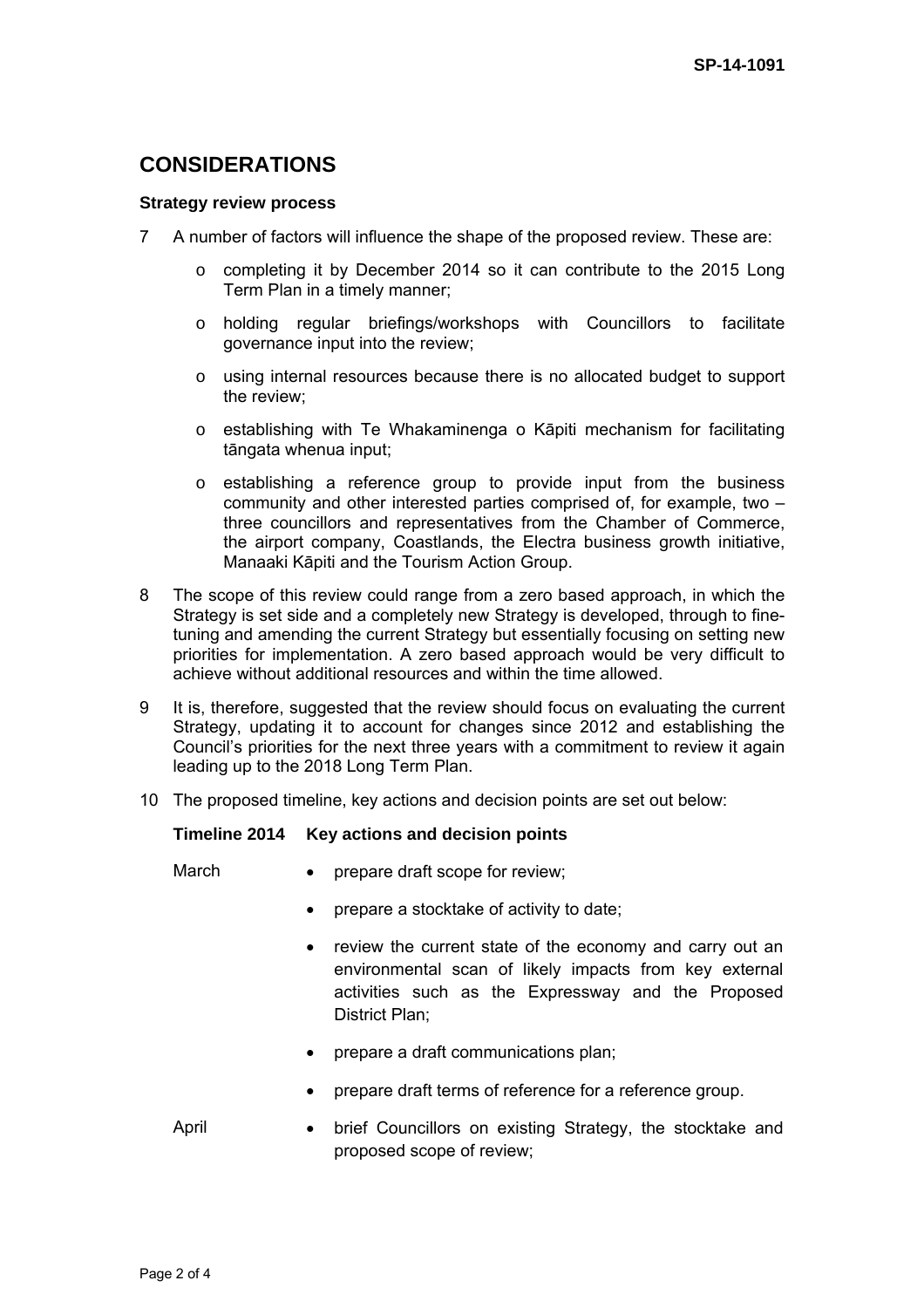|                       | workshop and ascertain goals and priorities of councillors;                                                                   |  |
|-----------------------|-------------------------------------------------------------------------------------------------------------------------------|--|
|                       | evaluate the contracts for supporting tourism<br>and<br>$\bullet$<br>supporting business (3 contracts);                       |  |
| May                   | set up the reference group and workshop goals and<br>$\bullet$<br>priorities for the Strategy.                                |  |
|                       | analyse benefits, opportunities and costs of proposed<br>$\bullet$<br>priority areas;                                         |  |
|                       | workshop with reference group;<br>$\bullet$                                                                                   |  |
|                       | develop outline of strategy (goals, focus areas, priorities<br>$\bullet$<br>etc) and report to Council for its consideration. |  |
| June - July           | develop draft Strategy;<br>$\bullet$                                                                                          |  |
|                       | assess resources needed to deliver draft Strategy;<br>$\bullet$                                                               |  |
|                       | workshop with reference group.<br>$\bullet$                                                                                   |  |
| August-               | finalise draft Strategy;<br>$\bullet$                                                                                         |  |
| October               | workshop with reference group;<br>$\bullet$                                                                                   |  |
|                       | report draft Strategy and resource implications to Council<br>$\bullet$<br>for its consideration.                             |  |
| November-<br>December | Finalise Strategy and activity plan in time for it to contribute<br>$\bullet$<br>to the 2015 Long Term Plan process.          |  |

- 11 There are several key areas of work which will be carried out in parallel to the review and will feed into the review:
	- o Establishment of the Innovation Hub at Otaki;
	- o Implementation of the review of the visitor information network;
	- o Preparation of an activity management plan for Council's economic development activity – a key contributor to the 2015 Long Term Plan.

## Financial Considerations

12 This review will be carried out using existing resources. As the review was not planned for this financial year, budgets are very limited and may affect the scope of the work that can be carried out. A consequence of this may be that other economic development work will need to be stopped in order to free up staff time and resources. Should this situation arise, it will be reported to the Council for its consideration.

## Legal Considerations

13 There are no legal considerations as this stage.